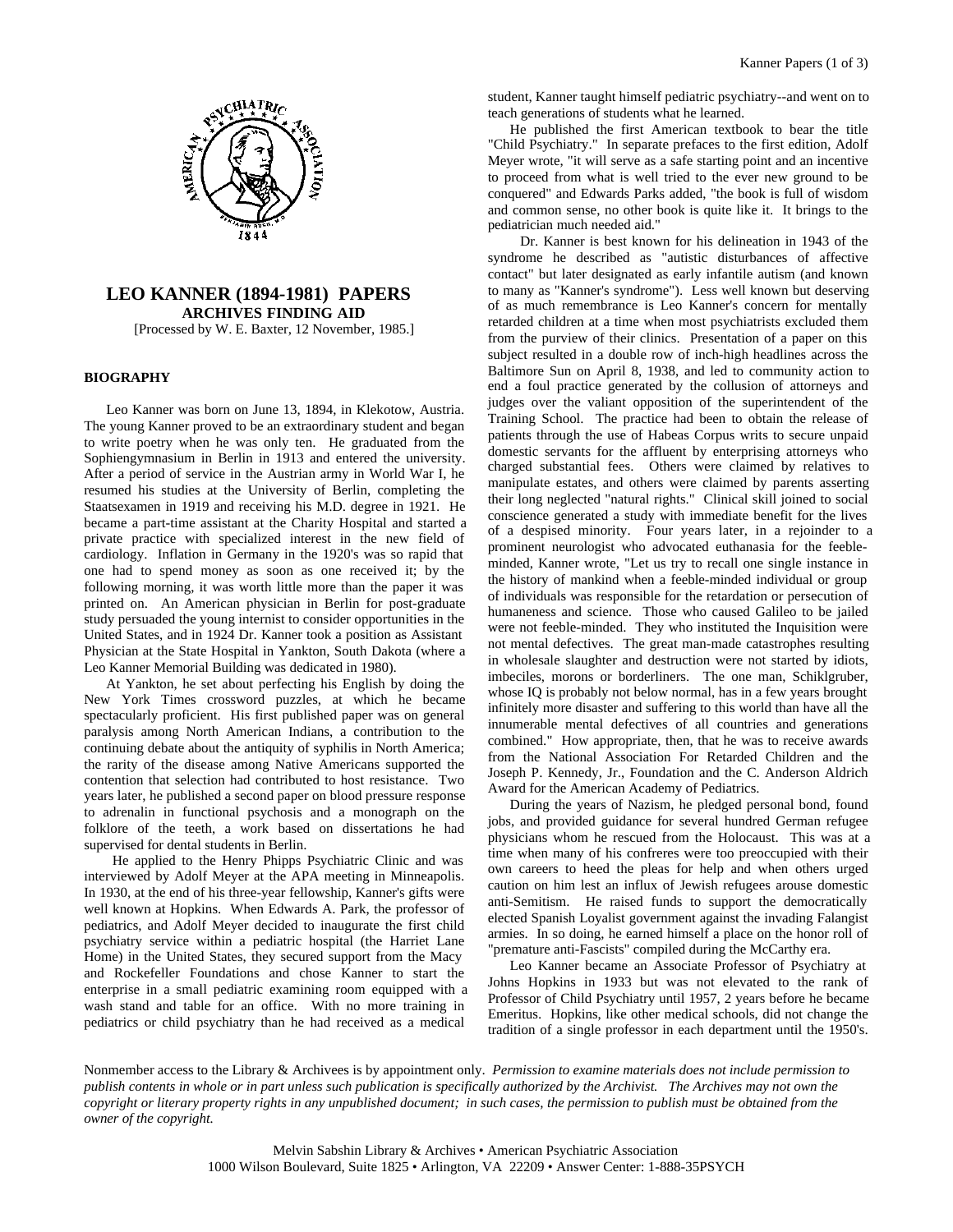In his retirement, he served as Visiting Professor at the Universities of Wisconsin, Minnesota, and Stanford, and maintained an active consulting practice until a few years before his death. He was the first child psychiatrist invited to deliver the Maudsley Lecture in London in 1958. He received the Stanley Dean Research Award from the Fund for the Behavioral Sciences in 1965 from the Agnes Purcell McGavin Award for Outstanding Contributions to the Prevention of Mental Illness in Children from the APA in 1967.

### **SCOPE AND CONTENTS**

The papers of Leo Kanner came to the Archives of the American Psychiatric Association in five groups between 1971 and 1981. The collection totals 4.25 linear feet and is divided into three series (as Dr. Kanner had): miscellaneous, alpha files and geographical files. The miscellaneous files are a general group of materials separated out from the other two groups by Dr. Kanner. (Why he did this is not apparent as the materials are similar to those in the alpha files.) The alpha files represent the bulk of Dr. Kanner's personal and professional correspondence. The geographical files deal mostly with his professional engagements, teaching, lecturing, visiting professorships, meetings, etc. The major portion of each series falls between 1940 and 1960.

### **SERIES: Miscellaneous**

#### *Archives Box 100695*

Folder

- 1. American Child Guidance Foundation, 1953-1959
- 2. Autism, 1968-1977
- 3. "Autism and Childhood Schizophrenia, Journal of...", 1970- 1973
- 4. Autobiography (1) manuscript copy
- 5. Autobiography (2) manuscript copy
- 6. Autobiography (1) typed copy, pp. 1-209
- 7. Autobiography (2) typed copy, pp. 210-392 (Includes extra pages at end)
- 8. Bibliography and oral history materials, 1966
- 9. "Child Psychiatry," 1933-1964 and "In Defense of Mothers," 1940-1964. Correspondence, etc.
- 10. Conference on Psychiatry/McGregor Fund, 1942-1947
- 11. Current Medical Digest, 1961, 1978
- 12. Ebaugh, Franklin, correspondence with, 1931-1950
- 13. Farrar, Clarence B., correspondence regarding AJP, 1939- 1964
- 14. "Folklore of the Teeth," correspondence, etc., 1925-1970
- 15. Habeas Corpus releases, 1937
- 16. Historical perspective, 1954
- 17. "History...Mentally Retarded," 1963-1966
- 18. Illustrations, ND.
- 19. "Introduction to Morale" (poem), 1941-1943
- 20. Last Will and Testament, Deed of Trust, 1970
- 21. Linwood, 1968 (see also "Linwood" under alpha files heading)
- 22. Meyer, Adolf, correspondence with, 1928-1948, Kubie-Meyer correspondence, etc.
- 23. Miscellaneous: diplomas, papers @ L.K., notes, etc.
- 24. "Nervous Child," editorial correspondence, etc. (1), 1941-1953
- 25. "Nervous Child," editorial correspondence, etc. (2), 1941-1953
- 26. Richards, Esther L., correspondence with, 1942, 1945
- 27. Rimland, Bernard, correspondence with, 1960-1971
- 28. "Walter Petrse," by Edward D. Dekker. transl. by L.K., pp. 1- 175
- 29. "Walter Petrse," by Edward D. Dekker. transl. by L.K., pp. 176-344
- 30. Whitehorn, John C., correspondence with, 1941-1973

## **SERIES: Alpha files**

### *Archives Box 100695*

Folder

31. A, 1930-1966 32. American Orthopsychiatric Association, 1950-1967 33. Ba - Be, 1931-1968 34. Bi - Bo, 1926-1958 35. Br - Bz, 1927-1959 36. C (1), 1930-1958

#### *Archives Box 100696*

Folder

- 37. C (2), 1930-1958
- 38. Child Life Program, 1961-1966
- 39. Child Study Association of America, 1931-1960
- 40. Children's Guild, 1960-1976
- 41. Children's Theatre, 1960-1962
- 42. Comprehensive Textbook..., 1965
- 43. D, 1935-1965
- 44. Dean Award, 1965-1973
- 45. Drawings, n.d.
- 46. E, 1937-1968
- 47. F (1), 1932-1958
- 48. F (2), 1932-1958
- 49. G, 1922-1963
- 50. Grieg, Agnes B. School and Center, 1942, 1970
- 51. H, 1932-1967
- 52. I, 1939-1957
- 53. J, 1938-1959
- 54. Josiah Macy Foundation, 1931-1935
- 55. Ka Ki, 1930-1970
- 56. Kl Kz, 1924-1965
- 57. La Lk, 1935-1970
- 58. Ll Lz, 1934-1966
- 59. Langford, William S., 1935-1976
- 60. League for Emotionally Disturbed Children, 1951-1959
- 61. Leo Kanner Day, 1970-1971
- 62. Linwood, 1965-1968. (see also "Linwood" under miscellaneous heading)
- 63. Mac Mai, 1932-1959
- 64. Maj Me, 1937-1966
- 65. Mi Mz, 1935-1966
- 66. N, 1938-1966
- 67. O, 1931-1947
- 68. P, 1934-1959
- 69. Park, Edwards A., 1934-1973
- 70. Paton, Stewart, 1931-1967
- 71. Post-graduate medicine, "debate," 1958
- 72. Publications (lists), n.d.
- 73. Ra Rh, 1934-1957
- 74. Ri Rz, 1930-1959
- 75. Sa So, 1928-1970
- 76. Sp Sz, 1922-1970

### *Archives Box 100697*

Folder

- 77. T, 1932-1959
- 78. Teaching, 1953-1977
- 79. Testimonial Banquet, 1955
- 80. Thomas, Charles C. (publishers, I) 1933-1936
- 81. Thomas, Charles C. (publishers, II) 1937-1945
- 82. Thomas, Charles C. (publishers, III) 1946-1950